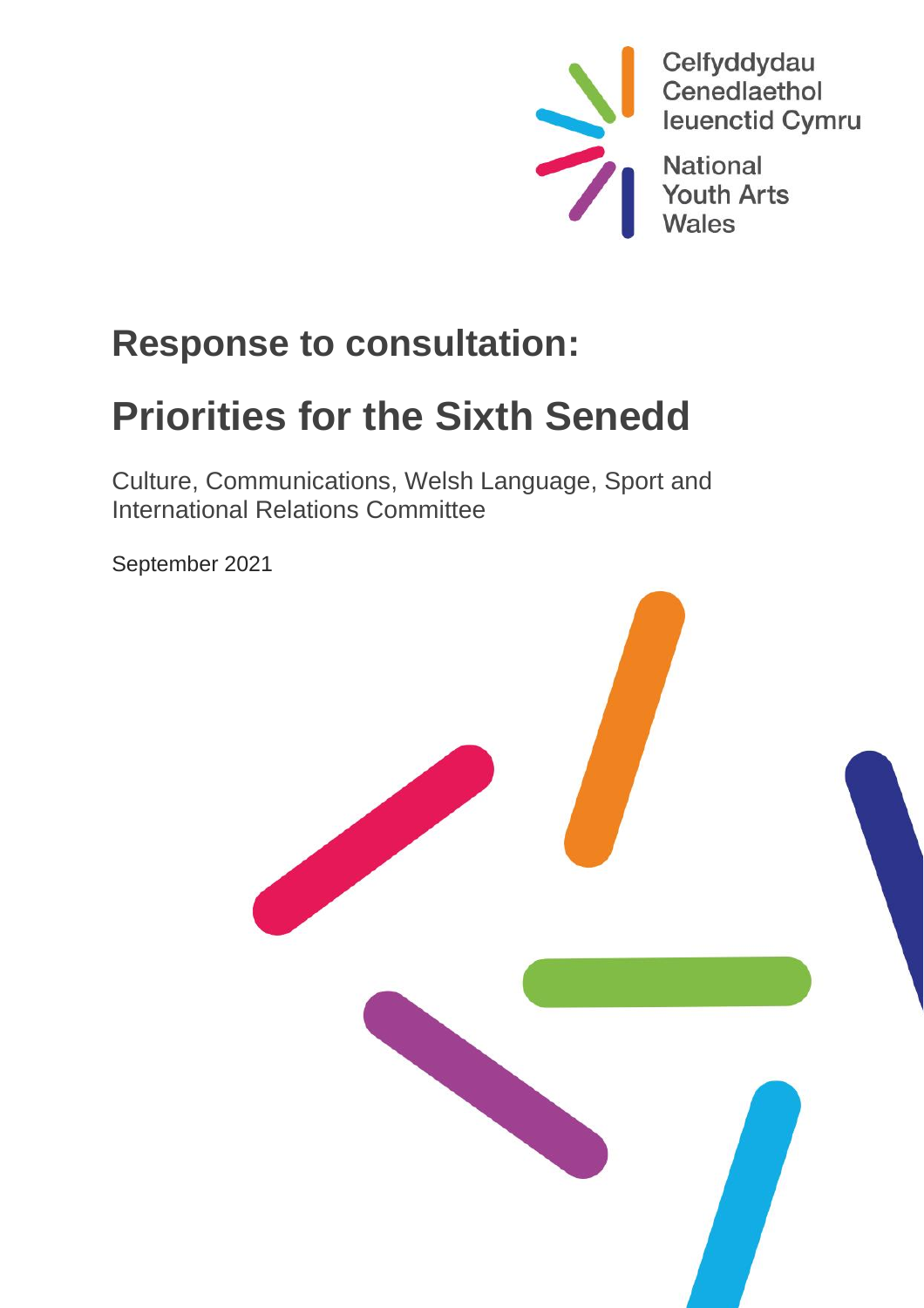Senedd Cymru / Welsh Parliament Pwyllgor Diwylliant, Cyfathrebu, y Gymraeg, Chwaraeon, a Chysylltiadau Rhyngwladol / Culture, Communications, Welsh Language, Sport, and International Relations Committee Blaenoriaethau ar gyfer y Chweched Senedd / Priorities for the Sixth Senedd CCWLSIR PSS21 Ymateb gan Celfyddydau Cenedlaethol Ieuenctid Cymru / Response from National Youth Arts Wales

#### **Impact of COVID-19 on the youth arts sector**

- 1. For nearly 18 months to date, young people have had their artistic training seriously disrupted by social distancing, which has cancelled almost all faceto-face artistic training. National Youth Arts Wales has worked hard to provide digital training opportunities and workshops, as have many arts training providers, but this will never be the same as face-to-face training, which is essential for the development of a performer.
- 2. A significant number of young people will have had their confidence damaged by the lack of face-to-face training, or are suffering from poor mental health because of the pandemic's widespread impacts. We have invested time and resource to ensure that our members have access to digital wellbeing sessions as well as practical training.
- 3. We fear that a large number of young people will lose confidence in their performing abilities, or even drop out of the sector altogether due to lack of confidence, when in fact they have been impacted by exceptional circumstances. We are particularly concerned about how this will affect the talent pipeline not just in the next year, but in the next 5-10 years, as today's beginners progress through to become talented artists. We believe that a national strategy and more resource is needed to ensure that young people who have stopped performing during the pandemic – at all levels – are encouraged and given the confidence to restart and benefit from the performing arts once again.
- 4. Emergency funding from the Cultural Recovery Fund has been critical to ensuring that our work continues throughout the pandemic. However, the outlook for 2022 and beyond still looks uncertain at this stage, and additional emergency support may still be needed to ensure we can deliver work for young people.
- 5. We already know that the economic impact of the pandemic will be felt most sharply by lower-income families, and we fear that this will be particularly true in arts training. Young performers with a disability are also more likely to have been affected by physical and mental health problems during lockdown, particularly if they have had to shield. Without specific support for these groups, this could slow down existing work to help diversify the arts sectors.
- 6. We are aware that some freelance artists and creatives will have left the sector during the pandemic, because of ongoing financial uncertainty. Some additional support will be needed, at a national level, to support freelancers back to work as the sector begins to restart its work.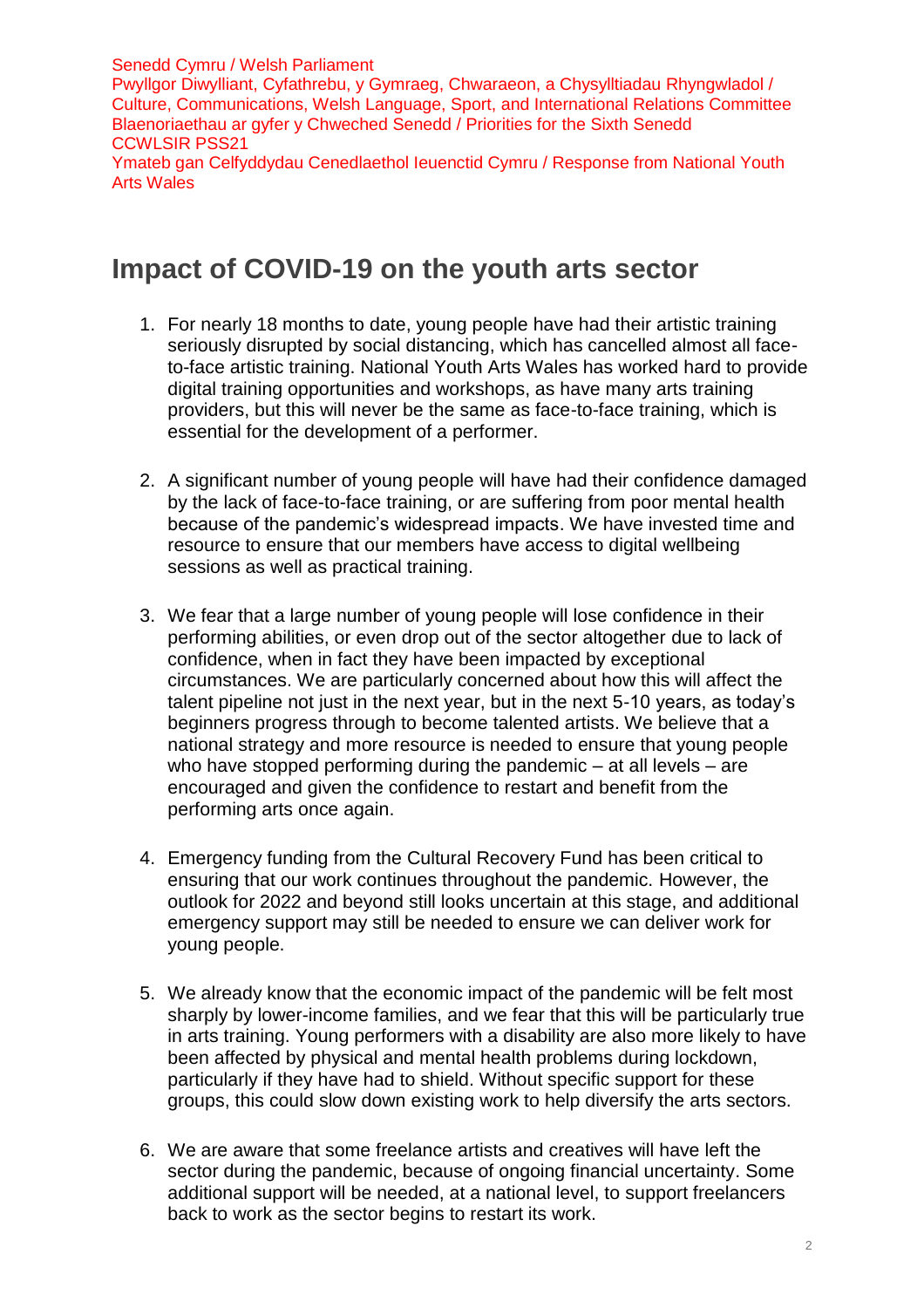Senedd Cymru / Welsh Parliament Pwyllgor Diwylliant, Cyfathrebu, y Gymraeg, Chwaraeon, a Chysylltiadau Rhyngwladol / Culture, Communications, Welsh Language, Sport, and International Relations Committee Blaenoriaethau ar gyfer y Chweched Senedd / Priorities for the Sixth Senedd CCWLSIR PSS21 Ymateb gan Celfyddydau Cenedlaethol Ieuenctid Cymru / Response from National Youth Arts Wales

### **Priorities for the Committee's work**

- 7. We are excited to be able to return to live activity but we are acutely aware that the whole arts sector is in a very fragile position. We're particularly concerned for freelancers working in the sector, who have been the hardest hit in the creative industries. The sector needs a bespoke solution to ensure that freelancers can return back to work, particularly those from lower-income backgrounds and under-represented communities.
- 8. Like many other arts organisations, we believe we need to do much more to ensure that young people from all backgrounds are given opportunities in the creative industries. We will be focusing additional time and resource to support young performers from Black, Asian and ethnically diverse communities, and young performers with a disability. We are also concerned that arts provision is not evenly distributed throughout the nation, particularly in rural areas. We would advocate for a sector-wide approach to ensure that no young person is discouraged from taking part.
- 9. We are also particularly interested in the proposed National Music Service for Wales, how this will help "level up" music provision across Wales, and how it will encourage young people to restart learning an instrument if they have stopped lessons during the pandemic. Music services are the backbone of youth music in Wales, forming a critical formative role in the development of young musicians as they progress.
- 10.The creative industries have a huge positive impact on the lives of the people of Wales – on their health and wellbeing, on the economy and skills, and as part of our cultural life. We would like to see further evaluation of the arts and their impact on health and wellbeing, and on the economy, to ensure that the creative industries continue to be regarded as a crucial part of Welsh life.

#### **Impact of Brexit on the youth arts sector**

- 11.Like many arts organisations, we are keen to work with a pool of talented creatives from across the world – including conductors, soloists, choreographers and theatre directors. We believe young members can gain a wealth of experience from working with a broad range of international artists.
- 12.Without a flexible visa system for touring performers, our ability to work with these artists is severely limited. We would urge the Committee and the Welsh Government to hold the UK Government to account regarding this matter, ensuring frictionless movement for artists touring to Wales and the UK.